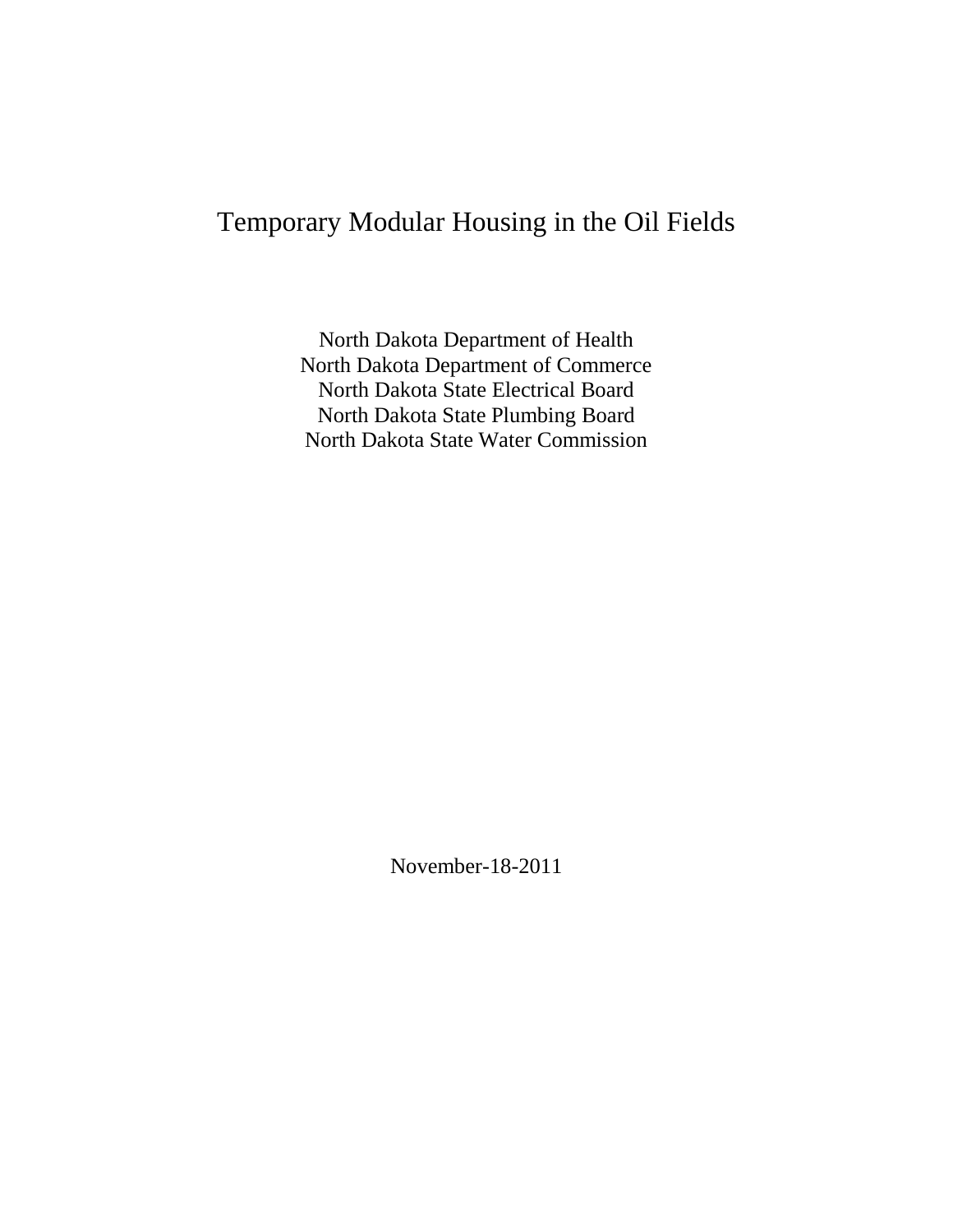# Table of Contents

| Introduction |                                                |                |
|--------------|------------------------------------------------|----------------|
|              | I. Installation and Inspection                 | $\overline{2}$ |
|              | II. Zoning                                     | 3              |
|              | III. Permitting                                | 3              |
|              | IV. Electrical Code                            | 5              |
|              | V. Plumbing Code                               | 6              |
|              | VI. State Water Commission – Water Use Permits | 7              |

Appendices

- A. Local Inspection Contact Information
- B. North Dakota Department of Health Contact Information
- C. Temporary Housing Memorandum/Application for Inspection of Factory-built Structures
- D. North Dakota State Electrical Board Contact Information
- E. North Dakota State Plumbing Board Contact Information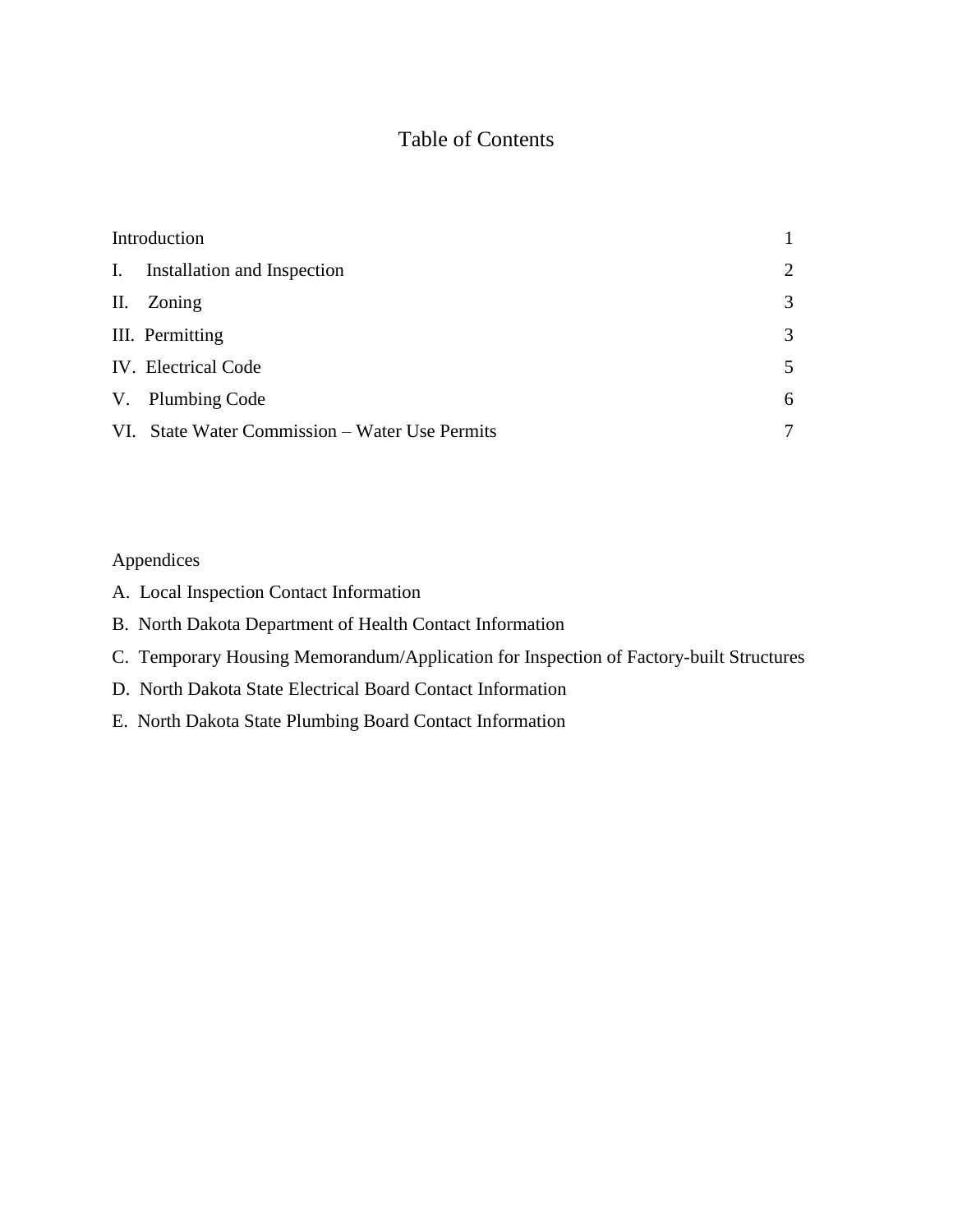# **Temporary Modular Housing in the Oil Fields**

# **Introduction**

The North Dakota Department of Health, North Dakota Department of Commerce, North Dakota State Electrical and Plumbing Boards, local health districts, counties and communities have been working to address all environmental and permitting issues associated with setting up temporary/permanent housing camps and trailer parks.

This document specifically addresses modular structures (new and used) that are built in state or outside the state and then shipped to a location in North Dakota. It should be used as a reference guide when planning to set up temporary modular housing in the oil fields.

State law mandates that modular structures new or used must be inspected by an IBC (Industrialized Building Commission) approved third party inspector and also have an IBC label affixed. It is highly recommended that new modular units conform to the IBC format. Modular buildings certified according to this format will be deemed to comply with all requirements of the IBC and will not be subject to state or local inspections for any building component in the factory. Code enforcing state and local jurisdictions may, however, conduct a non-invasive inspection on these properties.

All modular structures being located in North Dakota that have not been inspected by an approved third party inspector and without an IBC label before being located in North Dakota may be inspected by the state and local code enforcement agencies according to state and local codes and amendments or other related procedures and requirements. Inspectors have the right to do a complete inspection, including inspecting behind fixed walls.

Modular structures located in areas that have not adopted the state code must adhere to North Dakota Century Code section 54-21.3-03, which requires that modular residential structures or prebuilt homes placed in the state be constructed in compliance with the state building code.

Modular residential structures or prebuilt homes placed in a jurisdiction that has amended and/or adopted the state building code must be constructed in compliance with the state building code and the amendments adopted by that jurisdiction.

If the jurisdiction in which the modular structure is set does not have a code enforcing inspection department or has not adopted the state building code, it is the responsibility of the owner of the structure to assure that all state and local codes are met. Life safety issues should be of the highest concern.

If a structure has not been inspected and labeled by IBC, then the local jurisdictions, North Dakota Department of Health, State Electrical Board and State Plumbing Board shall be contacted. Please see Appendix A for a list of local inspection entities, Appendix B for Department of Health contact information, Appendix C for State Electrical Board contact information and Appendix D for State Plumbing Board contact.

The following are permitting requirements and regulatory issues that must be addressed: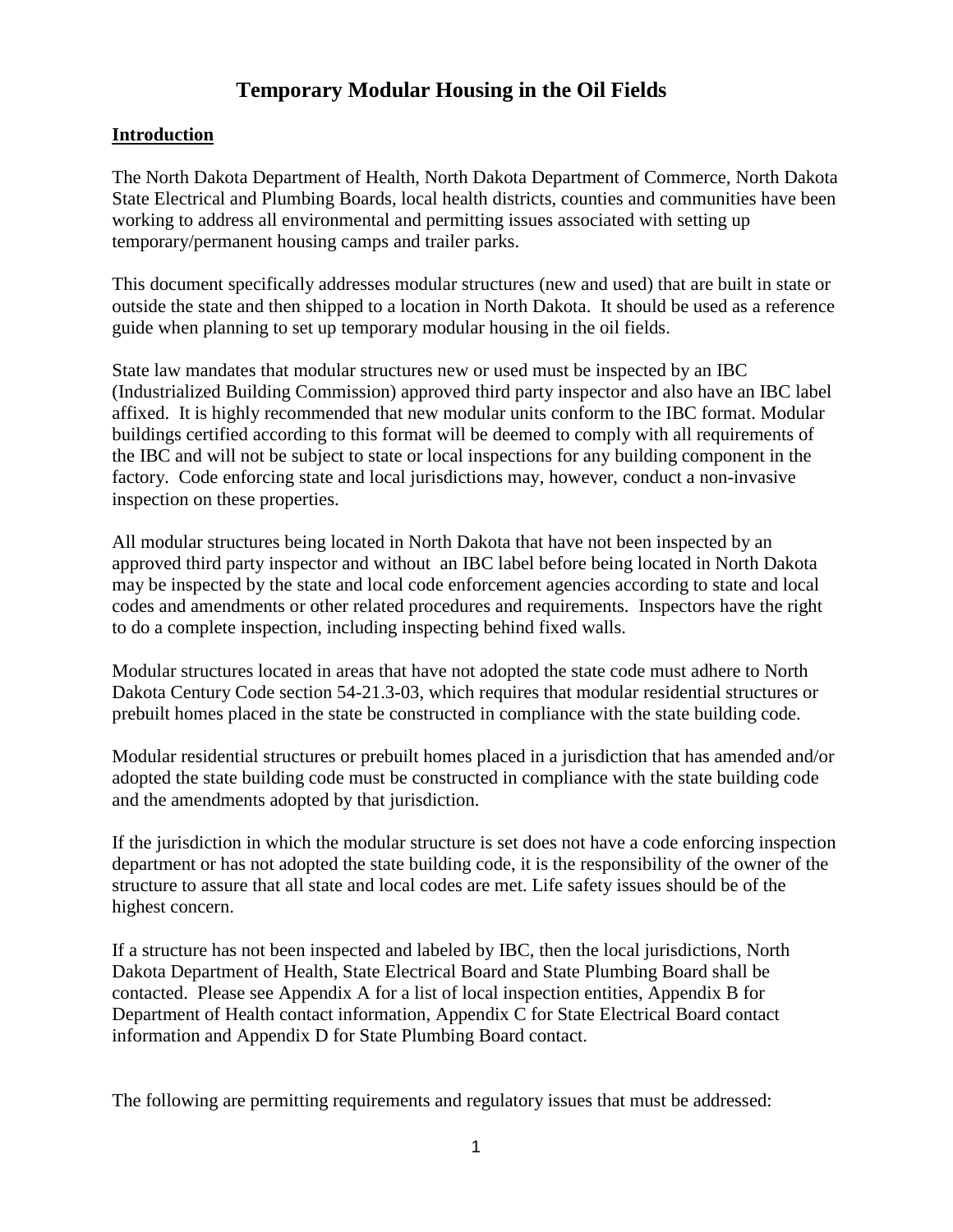### **I. Installation and Inspection**

(North Dakota Department of Commerce - Division of Community Services)

# **Manufactured Home Installation Program (HUD** Manufactured Homes)

**108-03-01-02. Scope**. This administrative chapter pertains to the first-time installation of each manufactured home installed in North Dakota in a temporary or permanent location and which is designed and commonly used for occupancy by persons for residential purposes beginning July 1, 2006. Each installed manufactured home must display an insignia issued by the Department of Commerce, Division of Community Services, certifying that the home is installed in compliance with this chapter. Temporary installations for the purpose of home display or office use which will be relocated to another location to use as a residence are exempted from this chapter.

For information contact: Cal Steiner 701.227.2415 or Rory Hoffmann 701.391.4382. For rules and a list of installers and inspectors, visit: [www.ndmhip.com](http://www.ndmhip.com/)

All homes must be set (installed) by a North Dakota Registered Installer, with the exception of a homeowner; however, they must have it inspected by a registered inspector and have an insignia attached.

First calls should be made to the local jurisdiction and an inspector before any work is started.

# **Third Party Inspection Program (modular structures)**

**108-02-01-04. Scope**. This chapter governs the process for certification of third party inspection agencies for those manufacturers of industrialized, modular, residential and commercial buildings built in a factory. It also governs the procedures to be employed for approving the design, manufacture, inspection, handling, storage, delivery and installation of industrialized modular buildings built in a factory. Industrialized modular buildings certified according to this chapter shall be deemed to comply with all requirements of this chapter and shall not be subject to required state or local inspections for any building component in the factory. This chapter does not govern manufactured homes built in a factory under the United States Department of Housing and Urban Development code pursuant to the Manufactured Housing and Safety Standards Act, nor does it cover any onsite construction, including construction related to the installation of industrialized modular buildings.

For information contact: Cal Steiner 701.227.7415, 701.290.1852 or Bruce Hagen 701.390.4806. For information and rules, visit: <http://www.communityservices.nd.gov/government/third-party-inspection/>

All modular structures must be inspected by an approved third party inspector and have an IBC label before being brought into North Dakota, or the building and all building components may be inspected by the state and local code enforcement agencies according to state and local codes and amendments or other related procedures and requirements.

North Dakota Century Code section 54-21.3-03(7) also requires that modular residential structures or prebuilt homes placed in the state must be constructed in compliance with the state building code and amendments to the state building code adopted by the jurisdictions in which the modular residential structures or prebuilt homes are placed.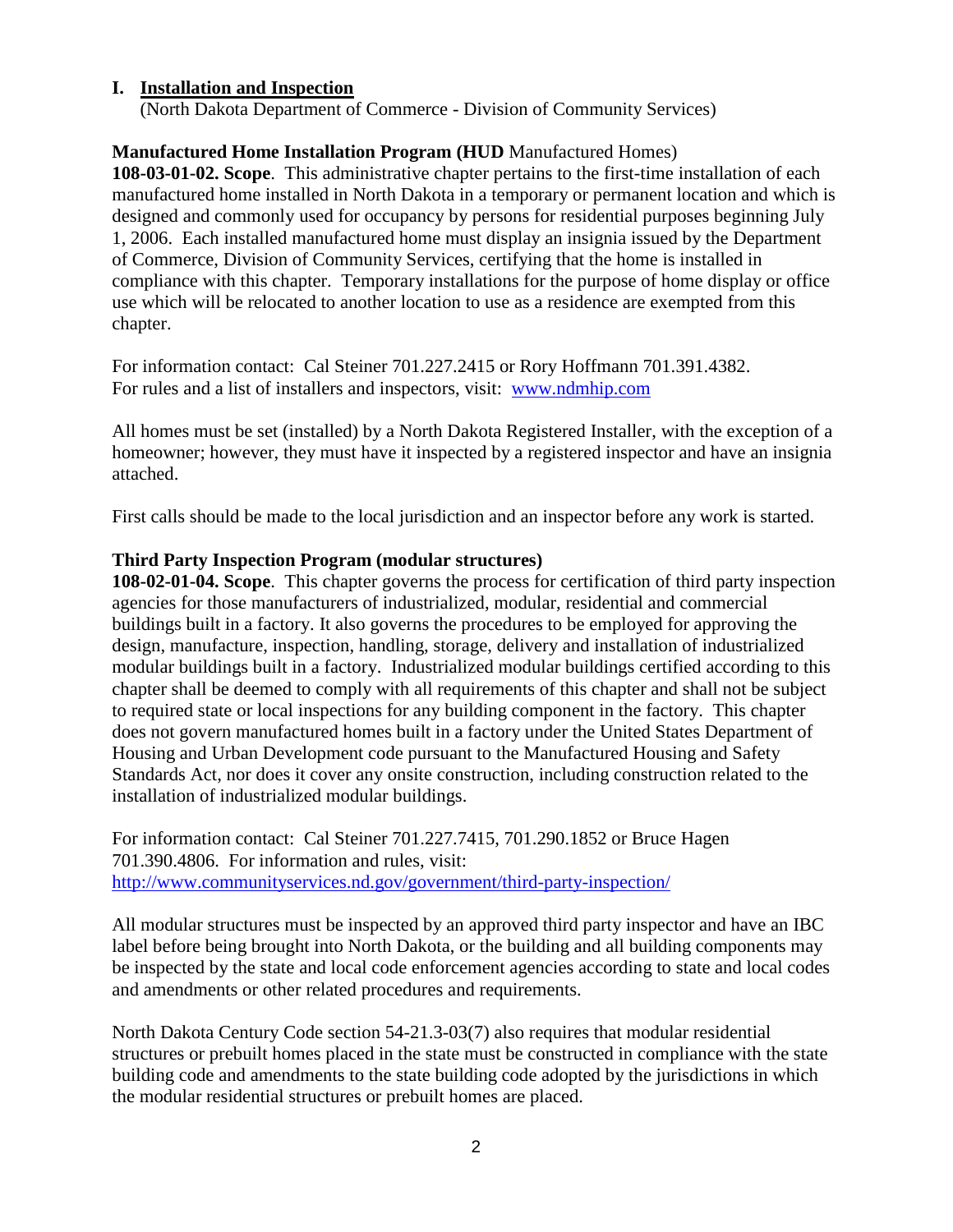Before structures are brought into the state or built, first contacts should be made to the local jurisdiction and N. Kevin Egilmez, (Interstate Industrialized Building Commission), Project Manager, 703.481.2022; email: kegilmez@interstateibc.org Website: <http://www.interstateibc.org/about.htm>

# **II. Zoning**

(county/township/city)

All county/township/city zoning and siting requirements must be met. Contact information for county/city planning/zoning is provided in Appendix A.

# **III.Permitting**

(North Dakota Department of Health)

**NOTE:** If the modular housing structure has not been inspected and labeled by the Industrialized Building Commission, contact the Department of Health.

### **Stormwater/Runoff**

A construction activity permit is required for construction disturbance of 1 or more acres.

- Conditions are outlined in General Permit NDR10-0000, and a stormwater pollution prevention plan is required.
- Applications must be submitted 7 days prior to start of construction.
- The permit is terminated once construction is complete and the site is stabilized.

Additional stormwater information and forms are available at: <http://www.ndhealth.gov/WQ/Storm/StormWaterHome.htm>

# **Wastewater**

A Direct Discharge Permit (North Dakota Administrative Code (33-16-01) is required for any wastewater discharge leaving property via surface drainage. (North Dakota Pollutant Discharge Elimination System [NDPDES])

- Conditions are facility/waste source-specific.
- An application must be submitted 60 days prior to start of operation.
- Limits are set based on similar facilities and water quality standards.
- A 30-day public comment period may be required.
- Plans and specifications are submitted to the Department of Health for approval.

Indirect discharges (wastewater) piped to a municipal treatment system.

- The city regulates discharges based on its system's treatment/storage capabilities.
- General prohibitions may include specific loading limits or surcharging.
- Copy of agreement between camp and community accepting wastewater is required.
- Department of Health review may be required.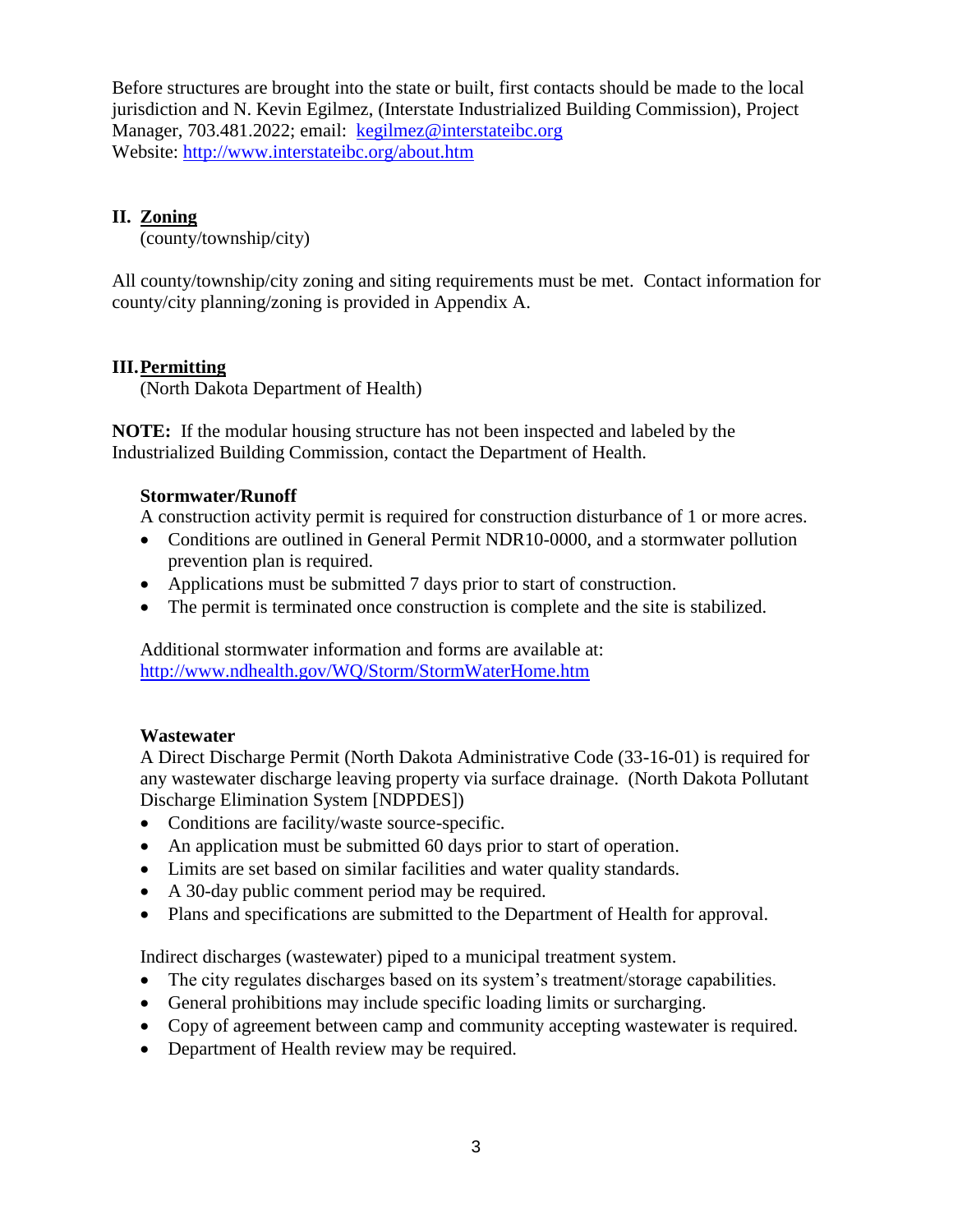Indirect discharges (wastewater) involving temporary onsite storage and disposal.

- Plans for temporary wastewater storage structures are submitted for review.
- Licensed septic pumpers/haulers are required for proper wastewater removal/disposal.
- Name/phone number of wastewater hauler is required.
- Location/designation of hauled wastewater is required.
- Signed agreement with owner/operator of final designation of wastewater is required.
- Contingency/backup plan for final designation of wastewater is required.

Total containment wastewater impoundments must not discharge.

- Zero-discharge lagoons must meet state design standards.
- Plans and specifications must be reviewed prior to construction.

Individual wastewater treatment systems include septic tanks and drain fields.

- Local health district sets permitting and siting requirements. State plumbing code and/or local health district standards must be met.
- Plans and specifications are reviewed by the Department of Health and/or local health district.
- Large capacity septic/drainfield systems that receive sanitary wastes and are designed to serve more than 20 people per day and waste disposal systems that receive sanitary wastes co-mingled with commercial, industrial or automotive wastes are classified as underground injection wells and are regulated by the Department of Health under NDAC 33-25-01.

Contact the Division of Water Quality, NDPDES Wastewater Program, at 701.328.5210 for wastewater and stormwater requirements, or visit: <http://www.ndhealth.gov/WQ/WasteWater/WasteWaterProgram.htm>

Contact the North Dakota State Plumbing Board at 701.328.9977 for code requirements, or visit: [http://www.governor.state.nd.us/boards/boards-query.asp?Board\\_ID=83](http://www.governor.state.nd.us/boards/boards-query.asp?Board_ID=83)

Contact the Division of Water Quality, UIC Program, at 701.328.5210 for underground injection control program requirements, or visit: <http://www.ndhealth.gov/WQ/GW/uic.htm>

### **Solid Waste**

All solid waste (garbage) must be managed properly, i.e., transported by a permitted waste hauler to a permitted disposal facility (Chapter 23-29 of the North Dakota Century Code (NDCC) and Article 33-20 of the North Dakota Administrative Code [NDAC]).

- Appropriate solid waste information must be provided.
- Source and quantity of solid waste must be included.
- Measures to ensure effective control/characterization of waste must be identified.
- Any other pertinent details must be included.

Contact the Division of Waste Management, Solid Waste Program, at 701.328.5166 for sitespecific solid waste requirements and applications, or visit: <http://www.ndhealth.gov/WM/>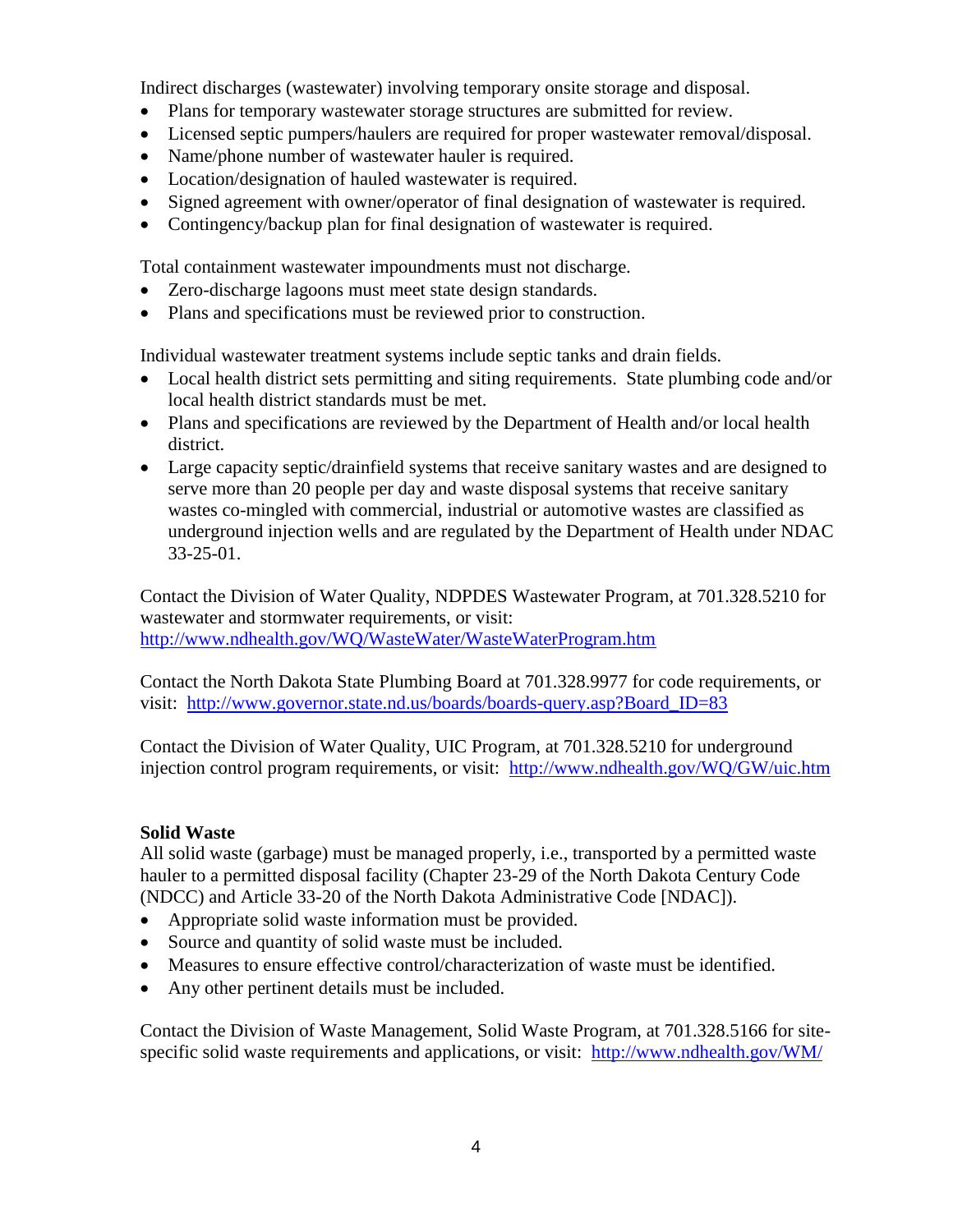# **Drinking Water**

All applicable Safe Drinking Water Act (SDWA) requirements must be followed (NDCC Chapter 61-28.1 and NDAC Article 33-17).

- All public water systems (PWSs) must provide water meeting SDWA requirements.
- A PWS is a water system that has at least 15 service connections or regularly serves at least 25 people 60 or more days out of the year.
- PWSs are classified as either community or non-community water systems.
	- Community systems serve year-round residents (e.g., cities, subdivisions, mobile home parks, rural water systems).
	- Non-community systems serve other than year-round residents (e.g., restaurants, bars, hotels, campgrounds, truck stops, schools, businesses, industries).
- Plans and specifications for all new and modified PWSs must be submitted for review and meet state design criteria prior to construction.
- Approved water haulers are required. Approval is based on compliance with source water, equipment, equipment maintenance and sampling requirements.

Contact the Division of Municipal Facilities, Drinking Water Program, at 701.328.5211 for site-specific water supply requirements, or visit: <http://www.ndhealth.gov/MF/>

# **Food Issues**

Mobile home, trailer parks, campgrounds, crew camps/man camps and food establishments are required to be licensed by the Division of Food and Lodging.

- A completed application must be submitted for each facility.
- Park layout plans must be submitted including:
	- spacing and roadway widths
	- source of water
	- wastewater treatment/handling system
- Ensure the electrical pedestals are installed according to the state electrical code.
- Water supply and drainage systems must be installed according to state plumbing code.

Contact the Division of Food and Lodging at 701.328.1291 for licensing/requirements of travel trailer parks, mobile home parks, crew camps/man camps and food establishments, or visit: <http://www.ndhealth.gov/FoodLodging/>

Contact information for the North Dakota Department of Health is provided in Appendix B.

### **IV.Electrical Code**

(North Dakota State Electrical Board)

**NOTE:** If the modular housing structure has not been inspected and labeled by the Industrialized Building Commission, contact the State Electrical Board.

North Dakota Century Code § 43-09-22 provides that the electrical board has jurisdiction over and shall provide for all electrical installations. This means that inspection will be required for all buildings moved from one location to another. This is occurring in the oil field, with temporary housing being brought in from other states, as well as from Canada. As noted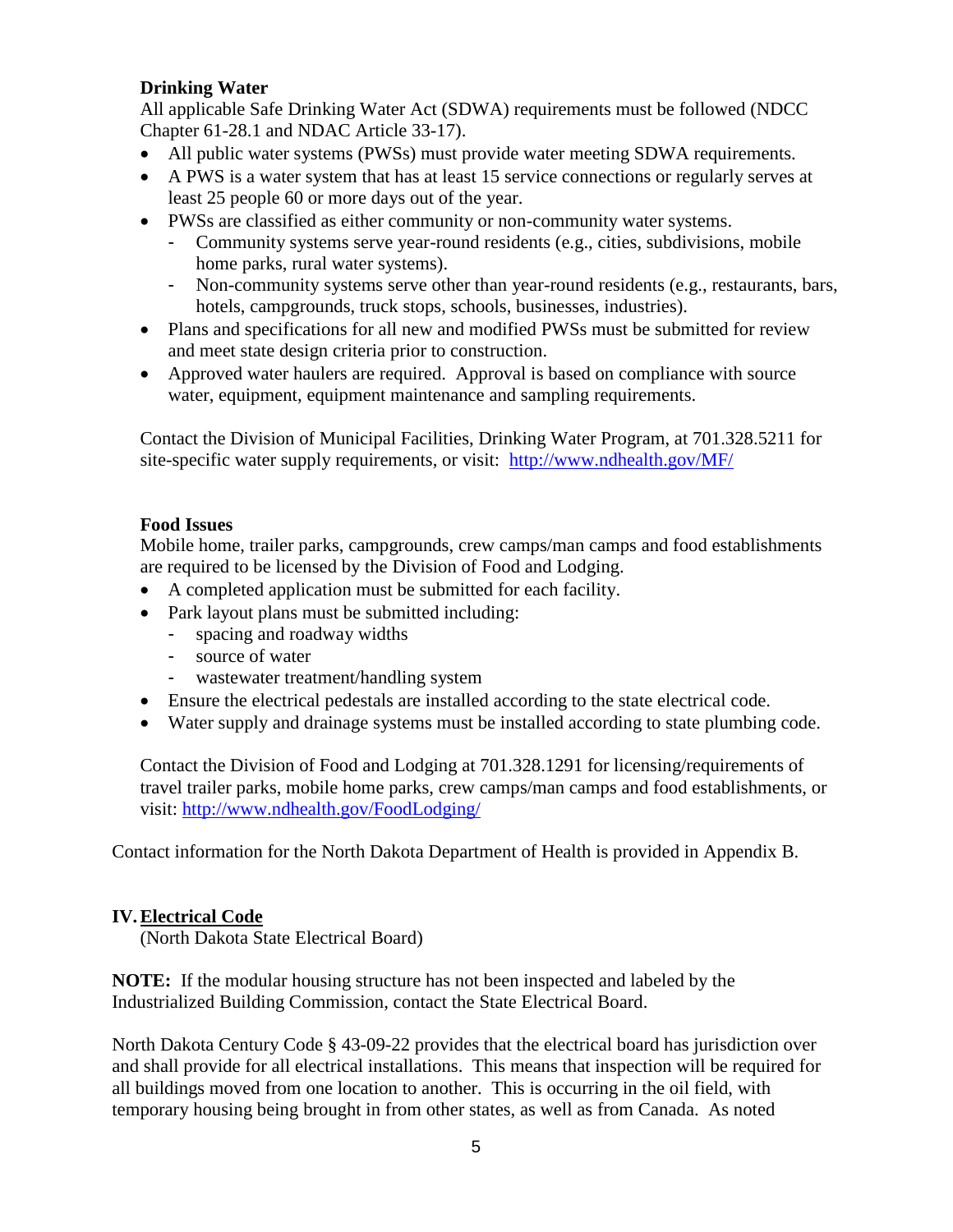previously, if the structure has been approved by a third party inspector and an IBC label has been affixed, the building shall be deemed to comply with the building code and shall not be subject to required state or local inspections for any building component in the factory. Code enforcing state and local jurisdictions may conduct a non-invasive inspection of these properties pursuant to North Dakota Administrative Code Section 108-02-01-06, for the purpose of identifying and reporting to the division of community services any code violation.

The State Electrical Code also applies to inspections of buildings that have not been approved by a third party inspector, and where no IBC label has been affixed. In these cases, state and local code enforcement agencies may inspect the building and all building components according to state and local codes and amendments or other related procedures and requirements. The inspectors would have the authority to do a complete inspection, including inspecting behind fixed walls. In those cases where the state electrical code is not met, the state electrical board does possess the authority to grant a waiver, based on Section 90.4 of the National Electric Code, which has been adopted as an administrative rule by the State Electric board. This section provides: "By special permission, the authority having jurisdiction may waive specific requirements in this Code or permit alternative methods where it is assured that equivalent objectives can be achieved by establishing and maintaining effective safety." Any request for a waiver from the State Electrical Code must be submitted to the State Electrical Board.

Appendix C contains a December 22, 2010 memorandum regarding temporary housing facilities in North Dakota and an application for inspection of factory-built structures.

Contact information for the North Dakota State Electrical Board is provided in Appendix D.

# **V. Plumbing Code**

(North Dakota State Plumbing Board)

**NOTE:** If the modular housing structure has not been inspected and labeled by the Industrialized Building Commission, contact the State Plumbing Board.

North Dakota Century Code Section 43-18-17.3 provides, "The North Dakota State Plumbing Board has jurisdiction over and shall make provision for inspection of plumbing installations or alterations to public building and installations in newly constructed dwelling units, except as provided in this section. Political subdivisions may provide for inspection of plumbing work done within their jurisdictional limits. The board may charge the person responsible for the installation a reasonable fee not to exceed the cost of inspection**.** No inspection is required for any repair work or plumbing fixture replacement which requires only minor alteration, or to buildings that are not connected to a public system of waterworks or sewerage, and does not apply to maintenance work conducted by regularly employed maintenance personnel on the business premises of their employer."

This means that if a building is self-contained and not connected to a public water system, inspection is not required. Otherwise, inspection provided by the State Plumbing Board shall be required.

Contact information for the North Dakota State Plumbing Board is provided in Appendix E.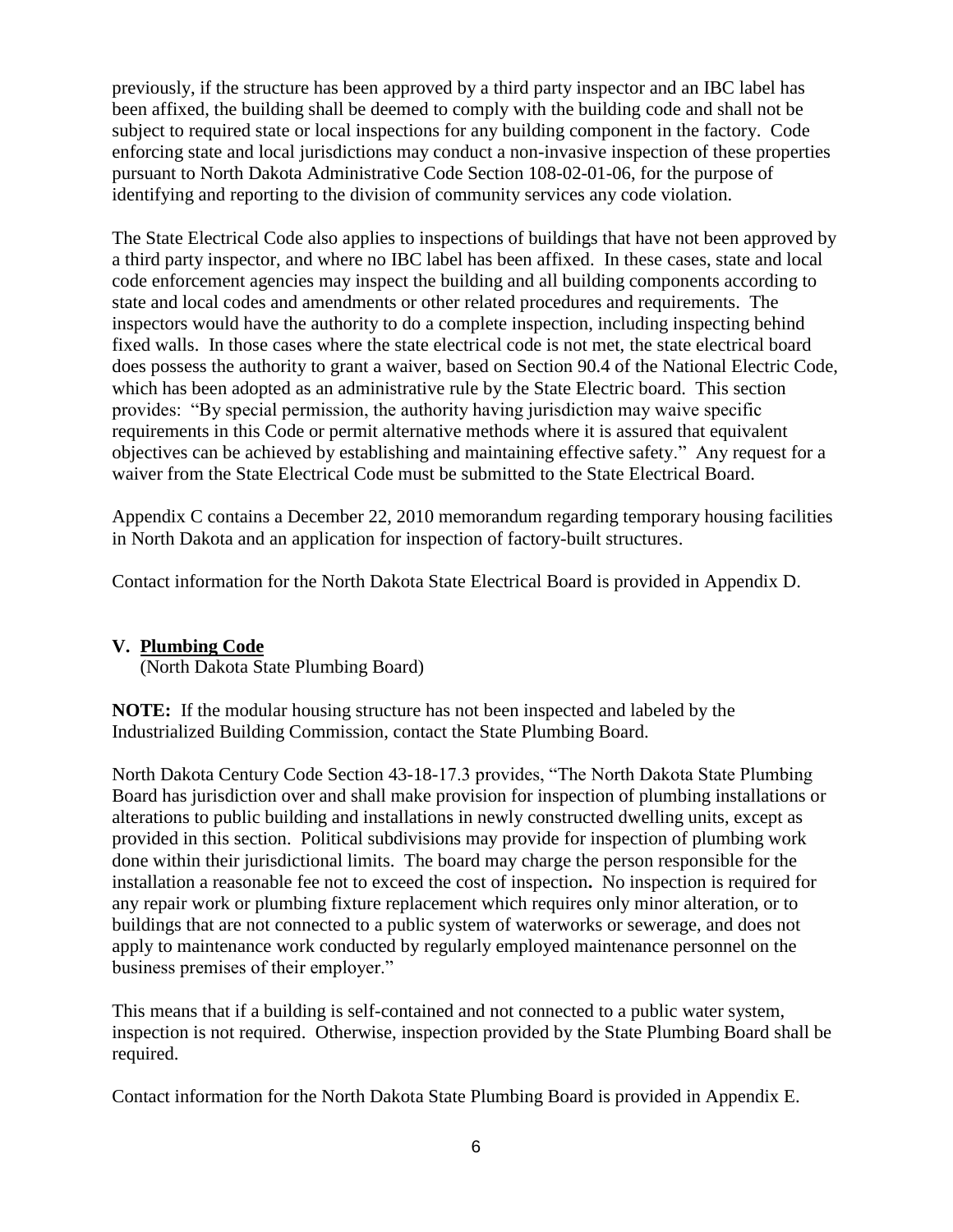# **VI. State Water Commission – Water Use Permits**

Before constructing a multiple housing unit that includes an independent water source (a well rather than a municipal or rural water hookup), the Appropriations Division of the State Water Commission should be contacted (701-328-2754, [swcapprop@nd.gov\)](mailto:swcapprop@nd.gov) to determine if a water use permit is required.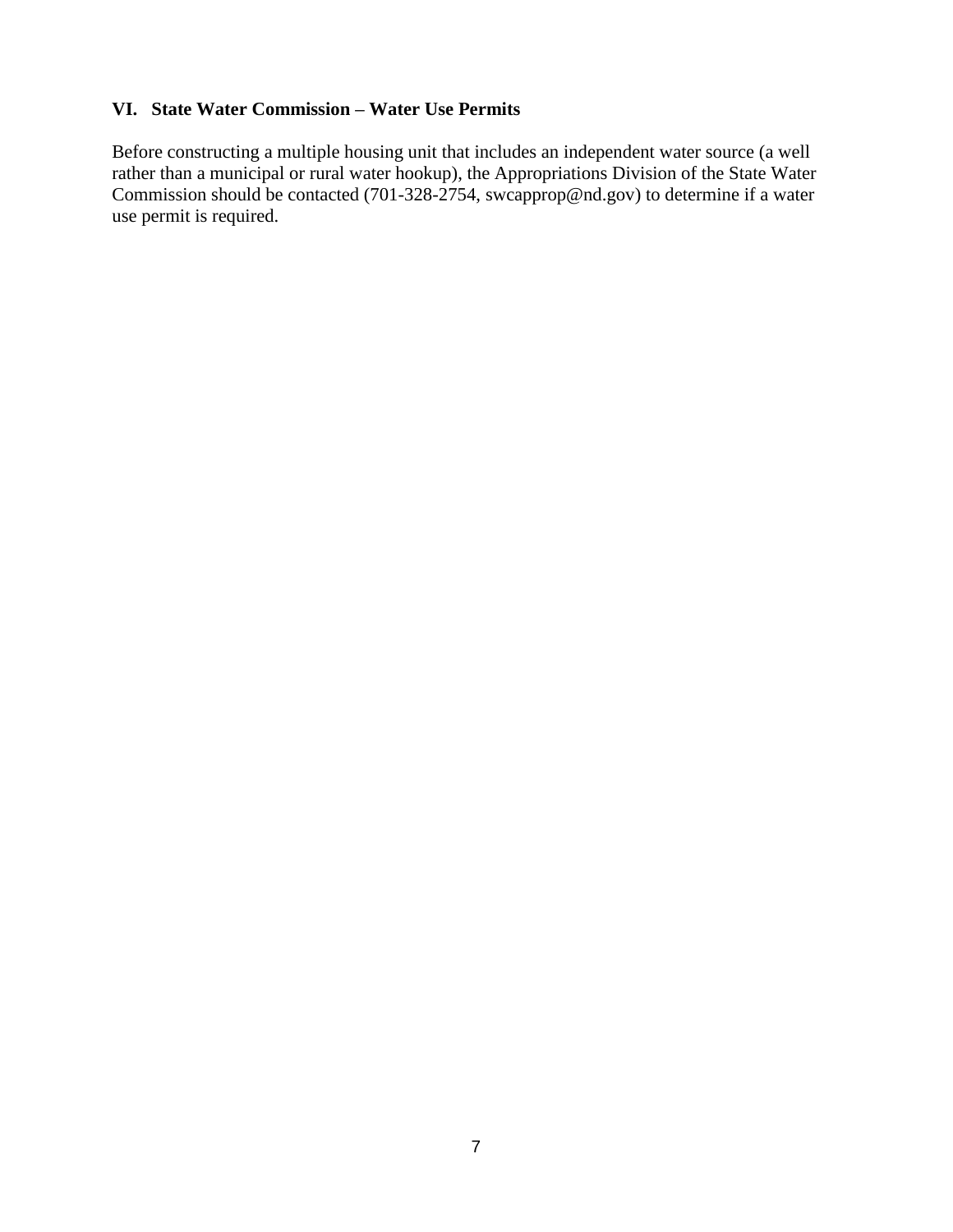# **APPENDIX A. LOCAL INSPECTION CONTACT INFORMATION**

Contact the appropriate local authority if modular housing structures are not supplied with an IBC label by a third party inspector, so compliance with all applicable regulations is met. Also contact these individuals to ensure compliance with zoning and siting requirements.

#### **BOTTINEAU**

Lisa Peterson, Planning Administrator 314 W 5th St Bottineau ND 58318-1204 701.228.2901 [lisa.peterson@co.bottineau.nd.us](mailto:lisa.peterson@co.bottineau.nd.us)

#### **BURKE**

Jeanine Jensen, County Auditor Planning/Zoning Commission Sec PO Box 310 Bowbells ND 58721-0310 [jsjensen@nd.gov](mailto:jsjensen@nd.gov) 701.377.2861

#### **DIVIDE**

Gayle Jastrzebski, County Auditor PO Box 49 Crosby ND 58730 [gjastrze@nd.gov](mailto:gjastrze@nd.gov) 701.965.6351

Carol Lampert-Crosby City Auditor PO Box 67 Crosby ND 58730 701.965.6029

Cyndie Fagerbakke-Noonan City Mayor PO Box 125 Noonan ND 58765 701.925.5672

### **DUNN**

Tracey Dolezal, County Tax Director PO Box 246 205 Owens Street Manning ND 58642-0246 701.573.4448 [tracey.dolezal@co.dunn.nd.us](mailto:tracey.dolezal@co.dunn.nd.us)

#### **McKENZIE**

No County Planning & Zoning Watford City Peni Peterson, Planning Commission Sec PO Box 911 Watford City ND 58854 701.444.4209

#### **MOUNTRAIL**

Donald Longmuir, County Zoning Administrator PO Box 248 Stanley ND 58784 701.628.2909 Phone [donl@co.mountrail.nd.us](mailto:donl@co.mountrail.nd.us)

#### **RENVILLE**

Jerene Bender, County Zoning Officer PO Box 68 Mohall ND 58761-0068 701.756.6398 [jbender@nd.gov](mailto:jbender@nd.gov)

#### **STARK**

Diane Brines, Stark County Zoning Director PO Box 130 Dickinson ND 58601 701.456.7671 (work) 701.456.7634 (fax) [dbrines@starkcountynd.gov](mailto:dbrines@starkcountynd.gov)

#### **WILLIAMS**

Jenelle Loomer, Administrator Williams County Planning & Zoning PO Box 2047 Williston ND 58802-2047 Phone: 701.577.4565 [jenellel@co.williams.nd.us](mailto:jenellel@co.williams.nd.us)

James Horton, Building Inspector Phone: 701-577-4564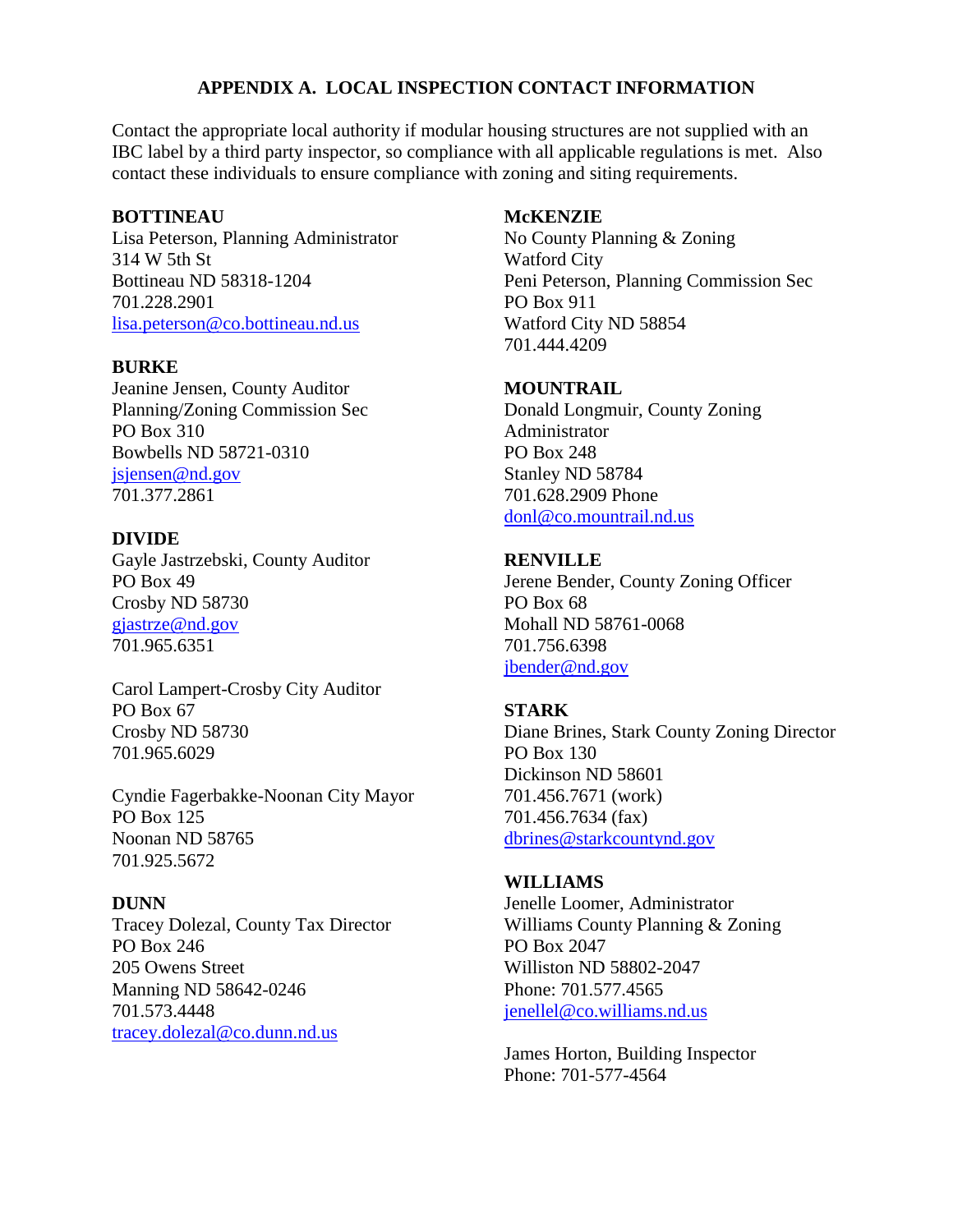#### **APPENDIX B. NORTH DAKOTA DEPARTMENT OF HEALTH CONTACT INFORMATION**

The approval process for most permits requires a public comment period. The North Dakota Department of Health recommends that you take this into consideration as you proceed with project planning. We encourage you to arrange a meeting with the North Dakota Department of Health as soon as practicable. To expedite the permit review process required by each program, we will make every effort to conduct concurrent reviews. If you have any specific questions about the requirements identified above, please contact the North Dakota Department of Health.

North Dakota Department of Health North Dakota Department of Health Division of Food and Lodging Division of Water Quality 600 East Boulevard Ave 918 E Divide Ave Bismarck ND 58505-0200 Bismarck ND 58501-1947 701.328.1291 701.328.5210 Toll free 1.800.472.2927 Fax 701.328.5200 Fax: 701.328.1890 <http://www.ndhealth.gov/WQ/> <http://www.ndhealth.gov/FoodLodging/>

North Dakota Department of Health North Dakota Department of Health Division of Municipal Facilities Division of Waste Management 918 E Divide Ave 918 E Divide Ave Bismarck ND 58501-1947 Bismarck ND 58501-1947 701.328.5211 701.328.5166 Fax 701.328.5200 Fax 701.328.5200 <http://www.ndhealth.gov/MF/> <http://www.ndhealth.gov/WM/>

### **NORTH DAKOTA LOCAL PUBLIC HEALTH UNIT CONTACTS**

First District 801  $11^{th}$  Ave SW PO Box 1268 Minot ND 58702-1268 701.852.1376 [www.fdhu.org](http://www.fdhu.org/)

Upper Missouri 110 W Broadway Suite 101 Williston ND 58801 701.774.6400 [www.umdhu.org](http://www.umdhu.org/)

Southwestern  $2869$   $3^{\text{rd}}$  Ave W Dickinson ND 58601 701.483.0172 [www.swdhu.org](http://www.swdhu.org/) 701.483.0171

**Custer**  $210\ 2<sup>nd</sup>$  Ave NW Mandan ND 58554 701.667.3370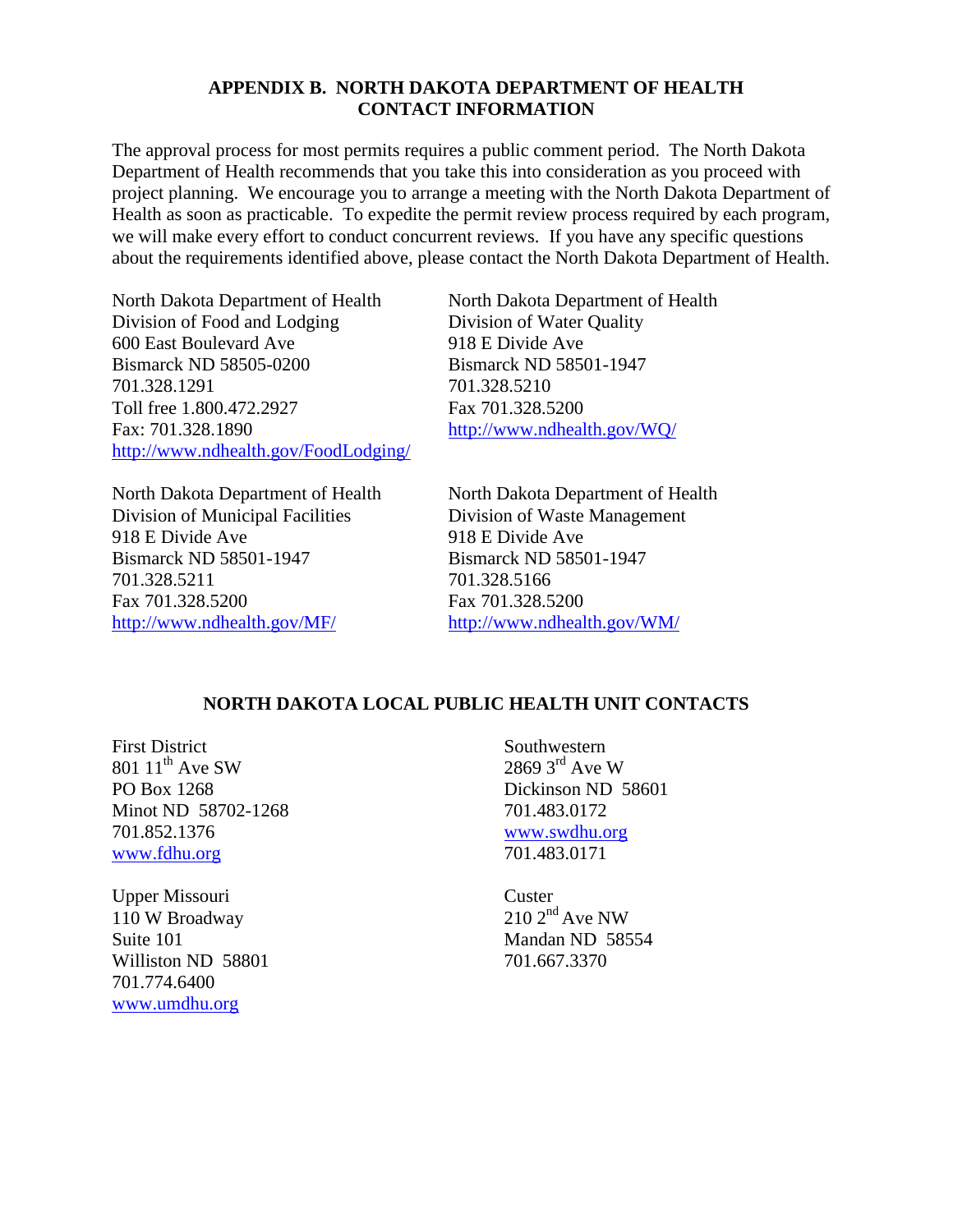# **APPENDIX C.**

# **MEMORANDUM**

**DATE:** DECEMBER 22, 2010

**SUBJECT**: TEMPORARY HOUSING FACILITIES IN NORTH DAKOTA

Firms that are locating temporary housing structures into North Dakota are requested to send in a set of blueprints, along with the attached Application for Inspection of Factory Built Structures. Upon inspection, if electrical wiring deficiencies are found, an Electrical Inspection Report will be forwarded to you at that time for necessary action. Exceptions may be granted on temporary housing structures. Any requests for exceptions must be in writing to the North Dakota State Electrical Board.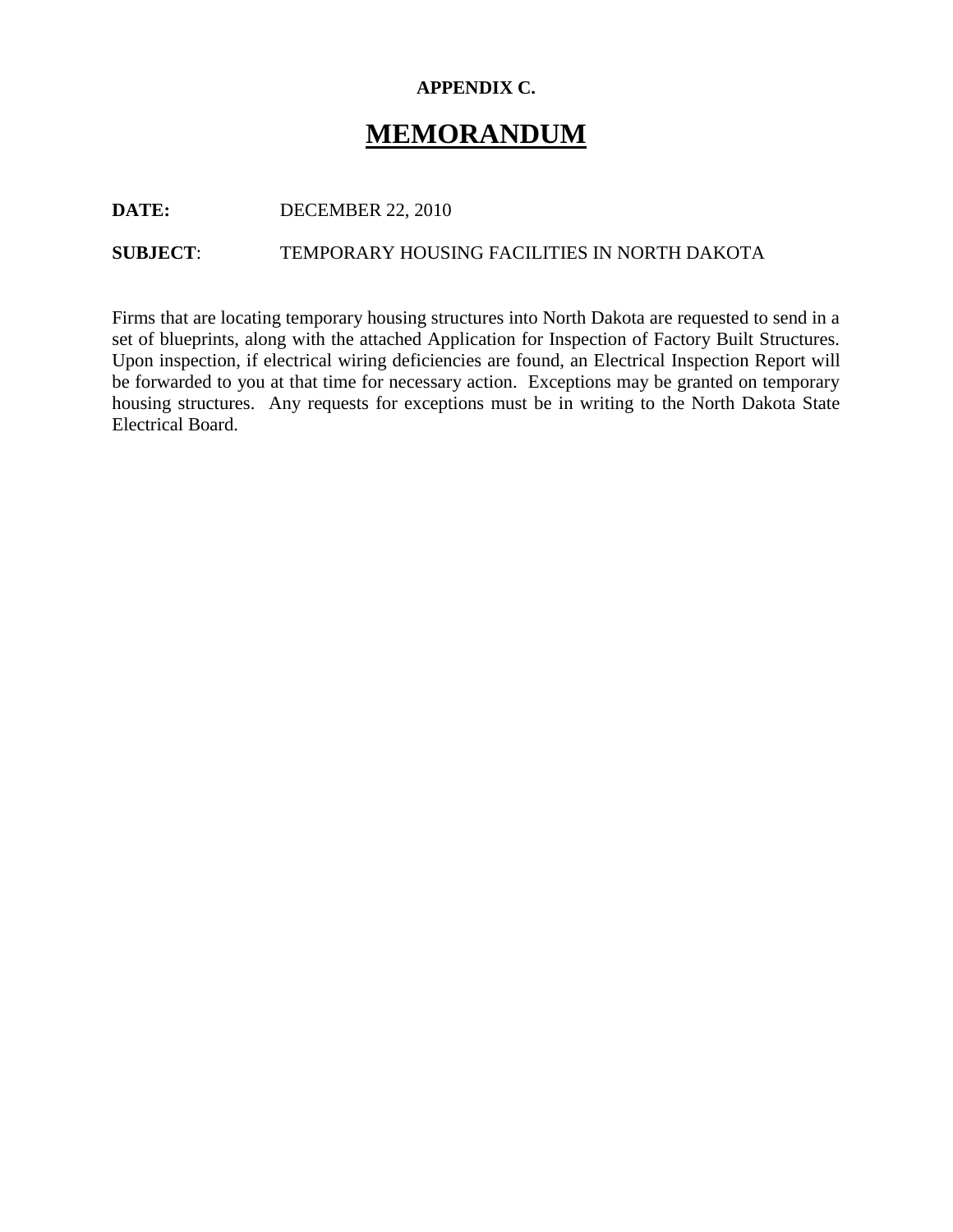#### **APPLICATION FOR INSPECTION OF FACTORY BUILT STRUCTURES**

| Model Series/Number                 |                 |                           |
|-------------------------------------|-----------------|---------------------------|
|                                     |                 |                           |
| Dealer's Name                       |                 | Phone No. $\qquad \qquad$ |
|                                     |                 |                           |
|                                     | $(H)$ Phone No. | (W)                       |
| Owner's Address:                    |                 |                           |
| (Location of Structure) ___________ |                 |                           |

**TO:** North Dakota State Electrical Board PO Box 7335 Bismarck, North Dakota 58507-7335

We request your inspection service to inspect the unit(s) listed below for State approval and wiring certification.

**Please submit along with this form a wiring diagram of the structure and a copy of the license of the Master electrician supervising the work.** The cost of the inspection fee and certification for one- and twofamily dwellings, apartment buildings, motels and sleeping units is as follows:

#### **EFFECTIVE: APRIL 1, 2005**

#### **ONE AND TWO FAMILY DWELLINGS:**

| One Family | \$100.00 |
|------------|----------|
| Two Family | \$150.00 |

# **OTHER STRUCTURES (Apartments, Motels, and Other Buildings):**

Inspection Fee Based on Job Cost (Minimum \$50.00)

#### **TOTAL AMOUNT ENCLOSED** \$ \_\_\_\_\_\_\_\_\_\_

Make check payable to *North Dakota State Electrical Board:*

| <b>SIGNED</b>  |  |
|----------------|--|
| <b>TITLE</b>   |  |
| <b>COMPANY</b> |  |
| <b>ADDRESS</b> |  |
| <b>DATE</b>    |  |

#### **Inspection fees**

| Job Cost                                | <b>Inspection Fee</b>                                                             |
|-----------------------------------------|-----------------------------------------------------------------------------------|
| $ Up \t{to } $300.00$                   | $\frac{1}{25.00}$ (minimum fee)                                                   |
| \$300.00 to \$3,000.00                  | $$25.00$ for the first \$300.00 plus 2% on balance up to \$3,000.00               |
| $\frac{1}{2}$ \$3,000.00 to \$10,000.00 | \$79.00 for the first \$3,000.00 plus 1.5% on balance up to \$10,000.00           |
| $\$10,000.00$ to \$15,000.00            | $\frac{1}{384.00}$ for the first \$10,000.00 plus 1% on balance up to \$10,000.00 |
| \$15,000.00 to \$100,000.00             | \$234.00 for the first \$15,000.00 plus 1/2 of 1% on balance up to \$100,000.00   |
| Over \$100,000.00                       | $\frac{1}{5659.00}$ for the first \$100,000.00 plus 1/4 of 1% on balance          |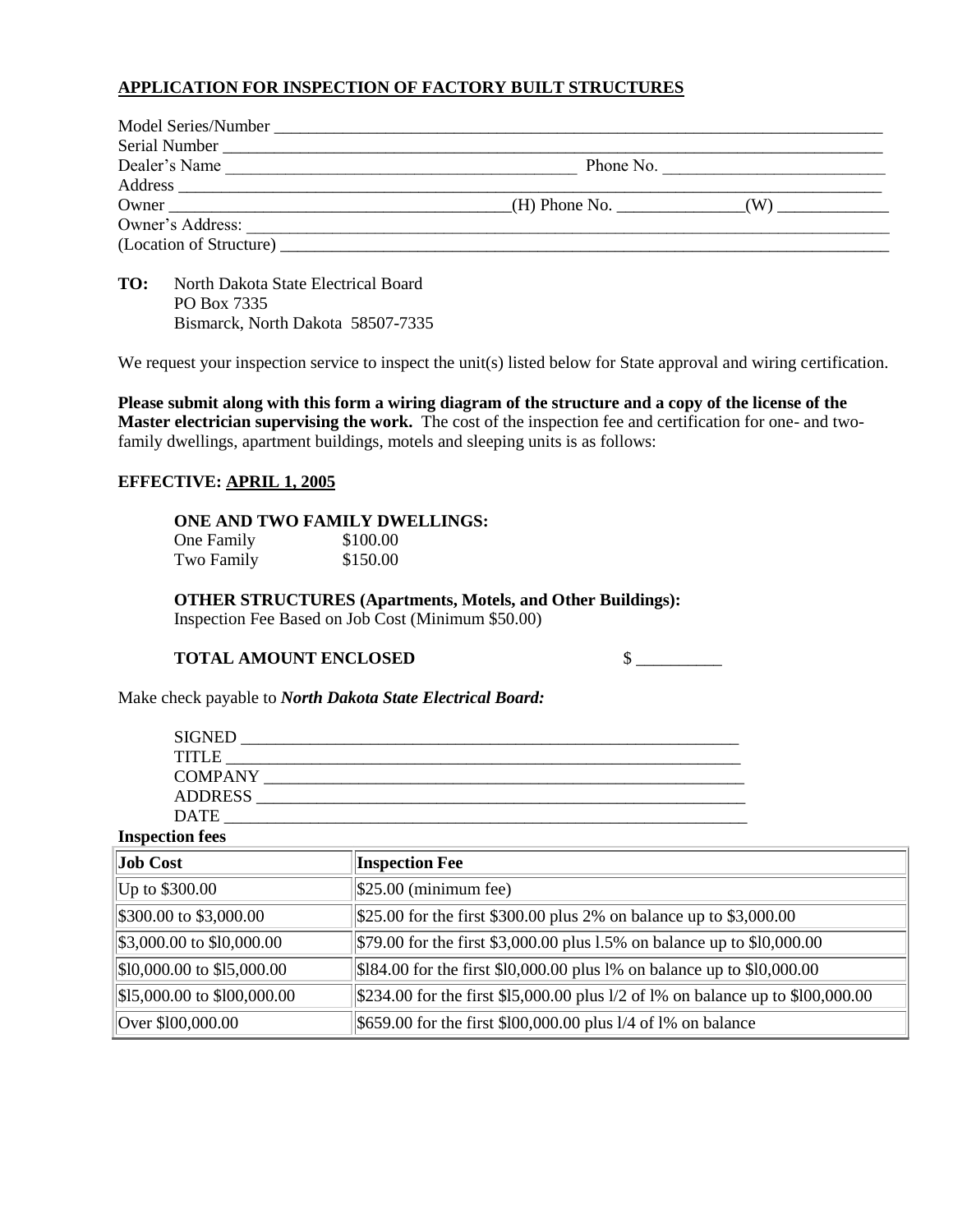## **APPENDIX D. NORTH DAKOTA STATE ELECTRICAL BOARD CONTACT INFORMATION**

North Dakota State Electrical Board 1929 N Washington Street, Suite A-1 PO Box 7335 Bismarck, ND 58507-7335 701.328.9522 Fax 701.328.9524

Please direct your questions to the following individuals:

Lyle Wergeland Director of Inspections 701.328.9522

The North Dakota State Electrical Board has also posted information online at [www.ndseb.com](http://www.ndseb.com/) regarding inspection requirements.